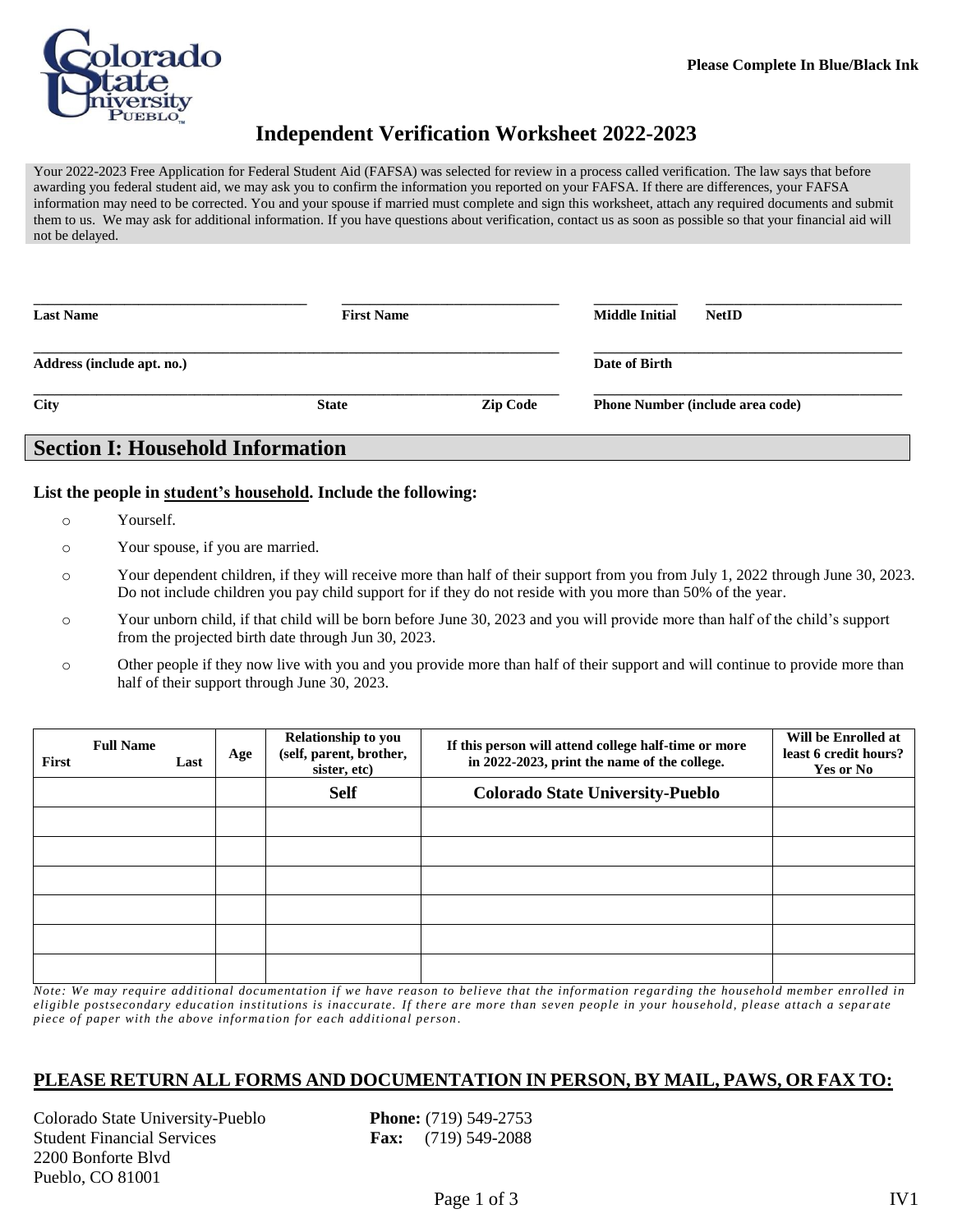## **Section II: 2020 Tax Information**

*The best way to verify income is by using the IRS Data Retrieval Tool (IRS DRT*) *that is part o*f *FAFSA on the Web at StudentAid.gov.* In most cases, no further documentation is needed to verify 20 income information that was transferred into the student's FAFSA using the IRS DRT if that information was not changed.

## **Please mark the appropriate box for your tax situation and provide the required documents.**

| <b>Check One</b> | If you:                                                                              | You must:                                                                                                                                                                           |
|------------------|--------------------------------------------------------------------------------------|-------------------------------------------------------------------------------------------------------------------------------------------------------------------------------------|
|                  |                                                                                      |                                                                                                                                                                                     |
|                  | Filed 2020 Tax Return and <b>did use</b> the IRS Data<br>Retrieval Tool on the FAFSA | Complete this Verification Worksheet and return it to our office.                                                                                                                   |
|                  | Filed 2020 Tax Return and did not use the IRS<br>Data Retrieval Tool on the FAFSA    | Submit a copy of your 2020 IRS Tax Return Transcript or a signed<br>IRS Form 1040 including all filed schedules.                                                                    |
|                  | Worked in 2020 and did not file a 2020 Tax<br>Return                                 | Submit:<br>Verification of Non-Filing (VNF) from the IRS and<br>All $2020 \text{ W-}2$ 's and<br>All 2020 employment information:<br>Source:<br>Amount:<br>2. $\qquad \qquad$<br>3. |
|                  | Did not work in 2020 and did not file a 2020 Tax<br>Return                           | Submit a Verification of non-Filing (VNF) from the IRS.<br>Low Income Worksheet-Student                                                                                             |

**If the student and spouse filed separate 2020 IRS income tax returns, the IRS DRT cannot be used and the 2020 IRS Tax Return Transcript(s) or a signed copy of the 2020 income tax return and applicable schedules must be provided for each.**

#### **Section III: Certification and Signature**

\_\_\_\_\_\_\_\_\_\_\_\_\_\_\_\_\_\_\_\_\_\_\_\_\_\_\_\_\_\_\_\_\_\_\_\_\_\_\_\_\_ \_\_\_\_\_\_\_\_\_\_\_\_\_\_

I understand that it is my responsibility to submit all necessary documentation listed in the above table that applies to my filing status. Failing to do so may result in delays in packaging and disbursement, late charges on my student bill, or being ineligible for financial aid for the enrollment period.

By signing this worksheet, I certify that all the information reported on this form is complete and correct. My signature below authorizes any needed corrections to the information reported on the Free Application for Federal Student Aid (FAFSA) as a result of the verification process. The student and **MUST** sign this form.

**Warning: Intentionally providing false and misleading information on the FAFSA is fraud. The penalties for lying on the FAFSA include, but are not limited to, fines of up to \$20,000 and up to five years of jail time, in addition to repaying the financial aid received by the student.**